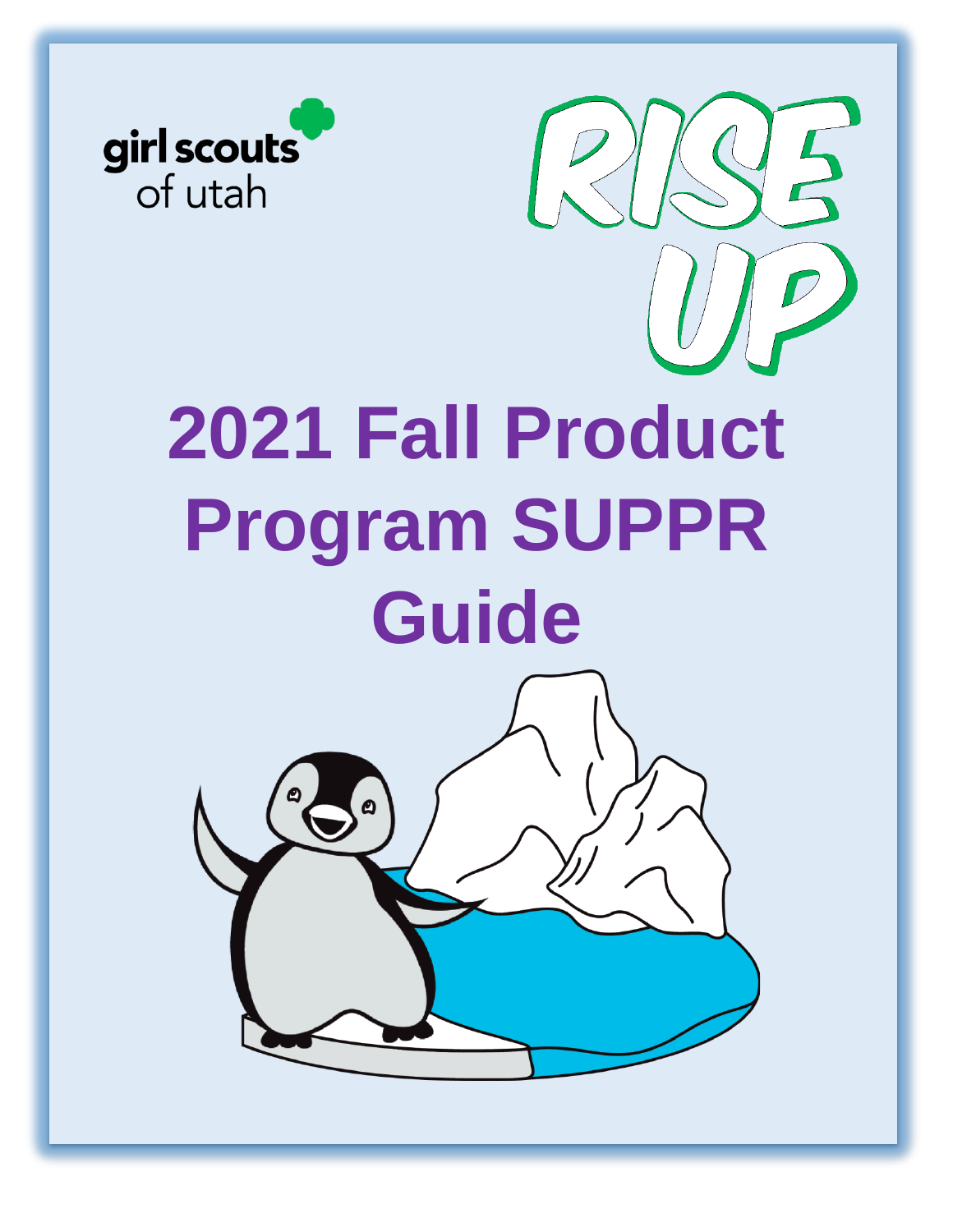Thank you for volunteering to serve as a Service Unit Product Program Representative. Our council offers this optional program to increase opportunities for girls. Revenues generated from this program create start-up funds for troops, provide services for girls and troops, and develop quality training for adults. Without you, this would not be possible.

# **Why Participate in the Fall Product Program?**

## **Benefits for Troops:**

The GSU Fall Product Program is the perfect opportunity for troops to kick-off the Girl Scout year with a fun team-building activity that also generates essential funds to support troop activities. Also, new troops that have no resources in their treasury can quickly earn money to fund uniforms, Journey Books, and Girl's Guide to Girl Scouting books.

**Troops retain a full 15% of the purchase price of all Ashdon Farms products as well as 15% of all Magazines.** 

#### **Benefits for Girls:**

The GSU Fall Product Program is an optional council-sponsored program that combines educational activities with money-earning opportunities for troops. The Fall Program is directed toward family and friends-those closest to Girl Scouting, and enables troops to earn start-up funds by selling magazine subscriptions as well as nuts and chocolate.

#### **Five skills girls learn through the program:**

Goal Setting

People Skills

Decision Making

Business Ethics

Money Management

In addition to these important business and life skills, girls will also learn philanthropy through the **Gift of Caring** program.

# **Have a question?**

Call Allison Wickel at 801-716-5125 or email at awickel@gsutah.org

**Please remember that you are the first point of contact for Troop Product Managers for questions and issues.**



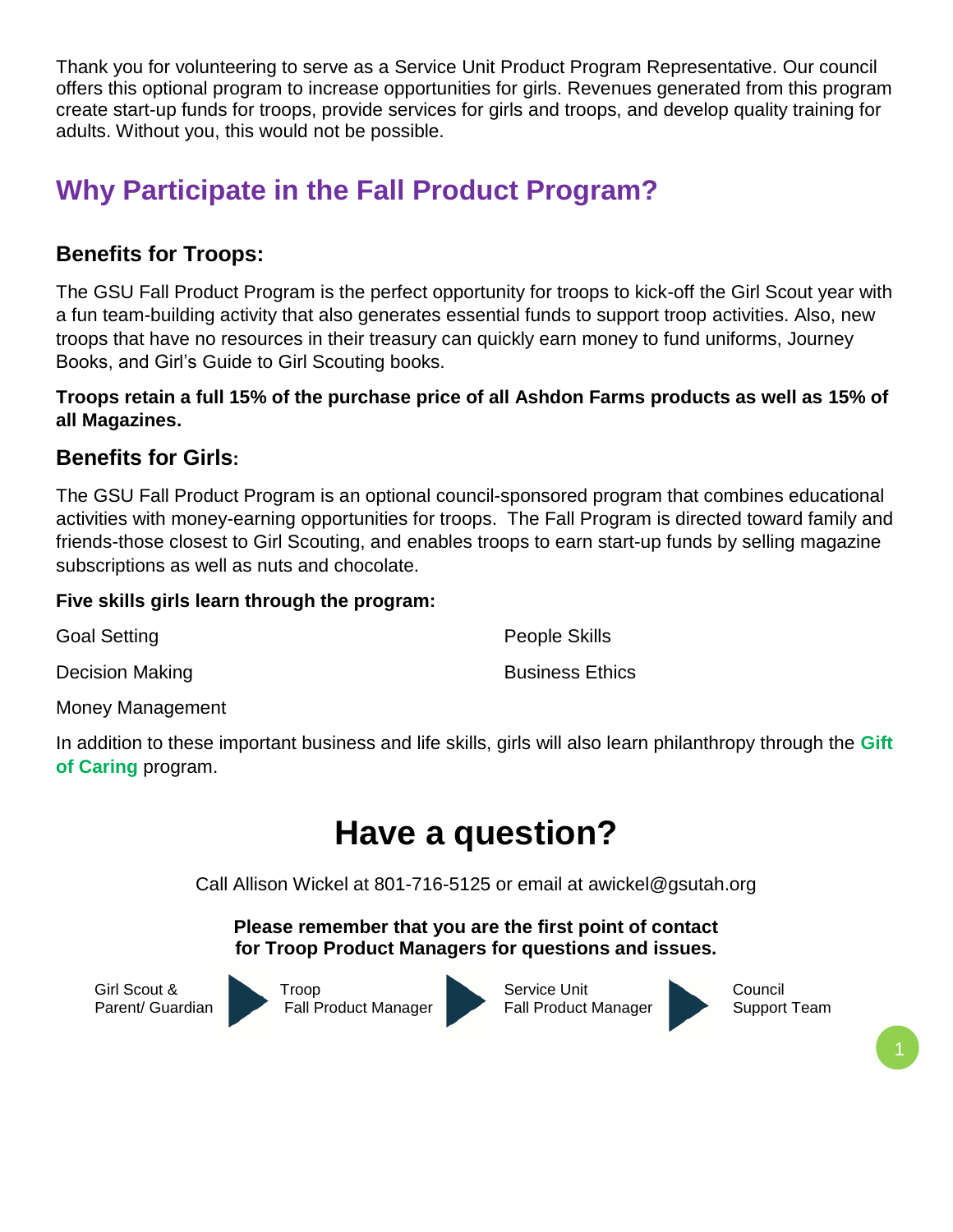# 2021 Fall Product Program Important Dates

| August 1      | Service Units submit Service Unit Product Program Representative<br><b>Agreement Form</b>                        |
|---------------|------------------------------------------------------------------------------------------------------------------|
| August 15     | Troops must submit Troop Product Manager Agreement Form and ACH<br><b>Debit Authorization</b>                    |
| August        | Service Unit Product Program Rep. (SUPPR) Training Webinar                                                       |
| September     | Troop Product Manager (TPM) Fall Product Training Webinar                                                        |
| September     | Parent/Guardian and Girl Scout Fall Product Training                                                             |
| September 24  | Order taking begins for nuts, candy, and magazines                                                               |
| October 10    | Order taking ends (order card) Nut orders due from parents in M2OS                                               |
| October 12    | TPM to enter and finalize nut orders in the online ordering platform by<br>8 p.m.                                |
| October 13    | SUPPR to review orders by 8 p.m.                                                                                 |
| October 13    | Last day for SUPPR to enter Delivery Location information                                                        |
| November 1-5  | Nut & candy items delivery to Service Units and distribution to troops<br>(dates/locations vary)                 |
| November 1-14 | Girls deliver nut & candy items to customers                                                                     |
| November 23   | <b>Fall Product Program ends</b>                                                                                 |
| November 24   | All money due to troops<br>Deposit money into troop account                                                      |
| November 24   | Last day for girls and TPM to enter rewards                                                                      |
| December 3    | ACH withdrawal from all troop accounts. If troops are overpaid GSU will<br>deposit proceeds into troop accounts. |
| December 27   | Rewards begin shipping to SUPPR and distribution to troops                                                       |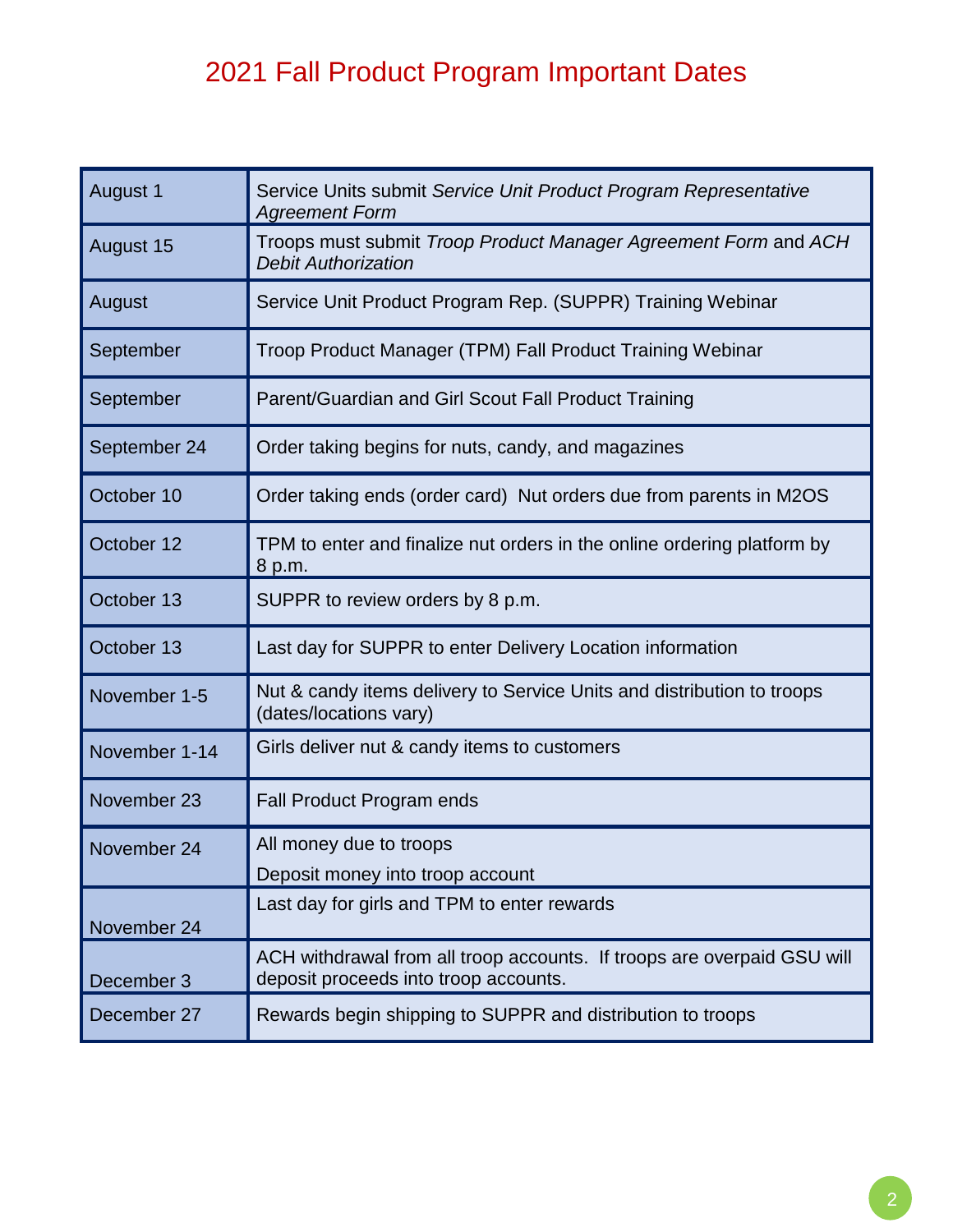# **Ways Girls Sell Fall Products**

- Nuts and chocolate in-person for delivery (order card)
- Online for shipment or girl delivery
- Online magazines
- Gift of Caring products may be sold through any of the above

# **Service Unit Pre-selling Checklist**

#### **Service Unit Product Program Managers:**

- Receive materials via UPS/FedEx to your home
- Train Troop Product Managers (TPM) and hand out program material
- Follow up on those TPM that did not attend and train them individually as needed
- Secure a site for Service Unit nut & chocolate delivery

#### **Troop Product Managers must:**

- Verify that all girls that are participating are registered for the 2021-2022 membership year
- Attend mandatory training provided by GSU or SUPPR and receive program materials
- Train parents and girls and obtain a Parent/Guardian Permission & Responsibility Agreement Form for each girl
- Familiarize themselves with M2OS
- Update troop contact information in M2OS
- Verify all registered girls are listed in M2OS

# **Materials Checklist**

Each TPM receives a program packet with the following forms and information:

#### For each **TROOP**

- 2021 Fall Product Program TPM Guide (also available online)
- Jumbo Envelope
- Receipt Book

#### For each **REGISTERED GIRL**

- Ashdon Farms Girl Order Card
- Money Envelope
- Fall Program Flyer
- Family Guide
- Parent/Guardian Permission & Responsibility Agreement (also available online)

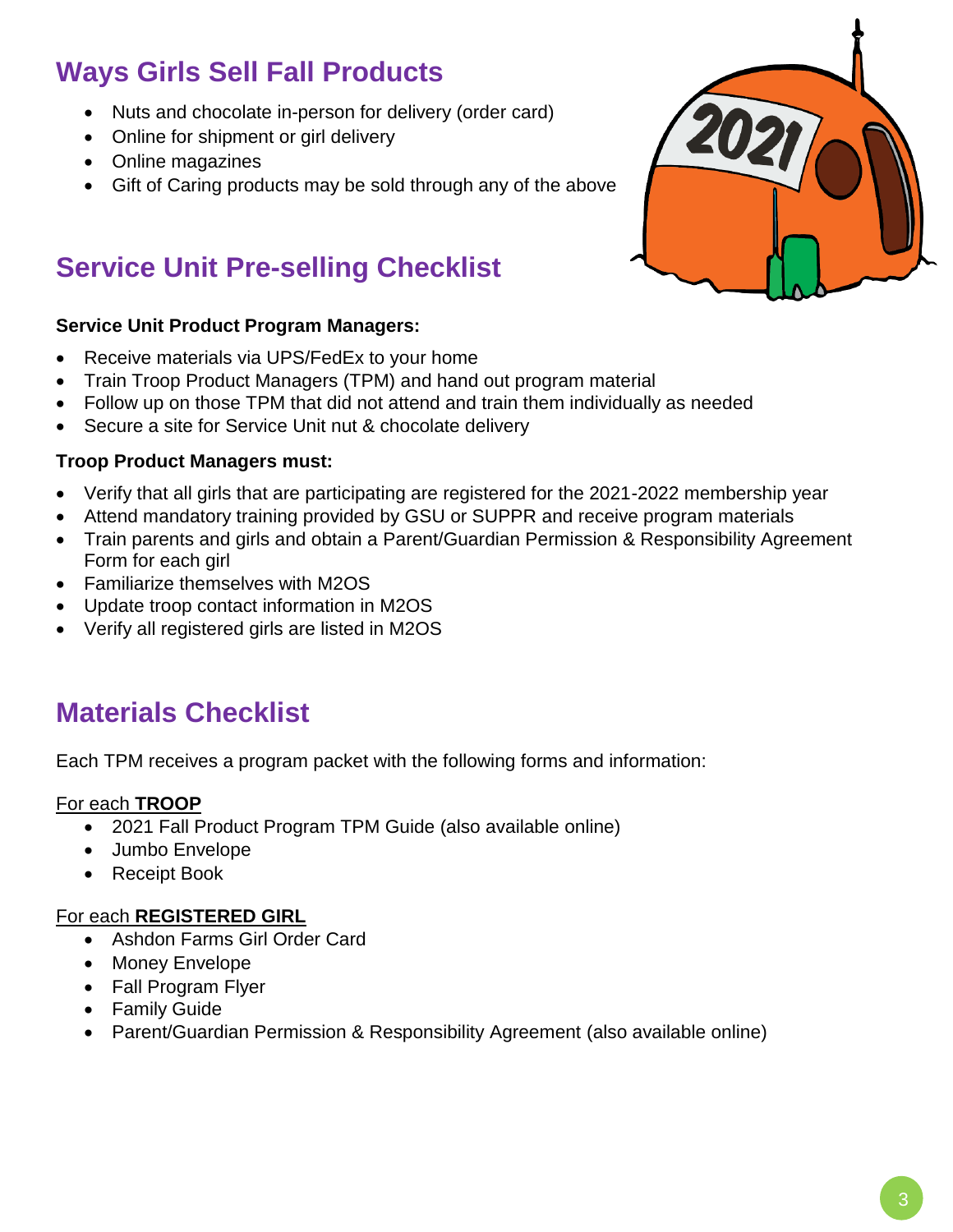# **Service Unit Fall Product Sale – September 24**

## Volunteer M2OS Access

As a SUPPR, you will receive an email invitation from M2 that explains how to access the site and get started. If you have not received an email invitation to access the M2OS site by September 18, 2021 please visit [www.gsnutsandmags.com/admin](http://www.gsnutsandmags.com/admin) and select "Forgot Password". If you need further assistance, please contact M2 Customer Service.

Your access email will prompt you to create a password to access your M2OS Volunteer account.

Watch a short system training video, enter a mailing address, and create your Avatar. You must watch the video in its entirety in order to complete set up in the system.

Review your troops listed in M2OS to ensure all are listed. If you have any missing troops contact GSU immediately.

Girls can launch their accounts on September 24, 2021. Please note that the system will not accept any early participant activity. Girls must wait until the launch date.

Parents will enter their own paper orders into their accounts through October 10, 2021. If they do not enter their orders, the TPM will need to do so through their Volunteer account. Leaders cannot enter orders until after the cutoff for girls. Parents or the TPM should NOT enter online girl-delivered products. They only enter product from the girl Paper Order Card.

All product is automatically submitted for fulfillment. There is no "submit" button! TPM will finalize nut orders in M2OS by 8 p.m. on October 12, 2021. SUPPR will finalize orders in M2OS by 8 p.m. on October 13, 2021.

## **Gift of Caring**

Girls take Gift of Caring orders and collect the money. Delivery of the items to the Utah Food Bank on behalf of the girls who participated is completed by the council.

## **Delivery Location**

Enter your Service Unit's delivery location into M2OS by October 13. 2021. Product delivery locations are your choice. Ensure you have approval if using a church, business or any public place. You must be present to receive and sign for your delivery. P.O. boxes are not acceptable delivery addresses. If you choose to use your garage as your delivery site, it must be clean, dry, and free of debris and harmful chemicals and/or odors.

Delivery times will be set up by the delivery agent and you will be notified by phone or email of your delivery time window.

Rewards will ship to the address you enter into M2OS and will be delivered the week of December 27, 2021. Your rewards delivery address can be different than product delivery address. You do not need to be present for the rewards delivery.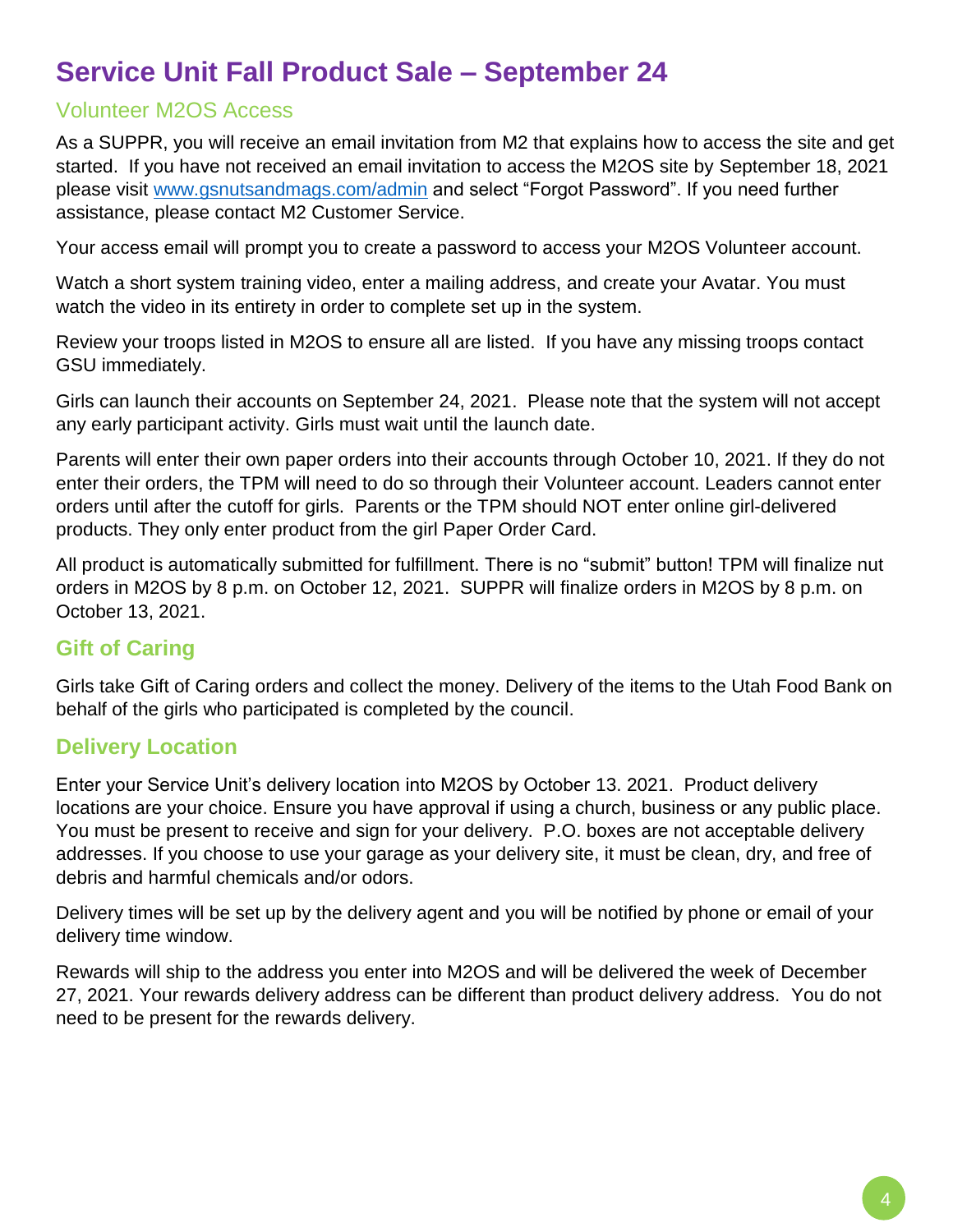# **Nut Order Delivery – November 1-5**

## **Delivery and Distribution of Troop Order**

- When the delivery agent arrives, review the delivery ticket provided. Count the product carefully and then count again to ensure that you have received exactly the right quantities of each product as shown on the delivery ticket. You should not receive any extras
- Sign the delivery ticket stating that you have received the products listed. The agent will give you a copy for your records
- SUPPR's will schedule their troops to pick up their product. Contact your troops with date, time and location. When setting troop pickup times be sure to schedule ample time to sort the items before troops arrive
- From your M2OS Service Unit dashboard, print two copies for each troop's delivery ticket to use when sorting orders
- Sort products into troop orders and attach the appropriate Delivery Ticket to each troop's order
- Instruct each troop to count and recount their order before signing the delivery ticket. By signing the troop agrees to the quantities received as listed on the ticket and will be financially responsible for those products. Keep signed delivery ticket for your records and give the other copy to the troop

## **Rewards**

Girls must make their rewards selections online by November 24, 2021.

- Rewards begin shipping to SUPPRs the week of December 27, 2021. They are typically delivered via UPS or FedEx
- Check packing slips and notify council immediately with any discrepancies
- Log into M2OS and click Delivery Tickets under Product Management. Scroll down until you see the Reward Delivery Ticket section and find Troop Tickets. Select your delivery location under the Delivery Site dropdown box, then click Create Tickets. Print two copies for each troop
- Divide rewards by troop using Delivery Ticket
- Have TPMs check their rewards for accuracy
- Obtain the TPM signature on one copy at pick up and give the unsigned copy to the troop
- Do not give rewards to troops who have an outstanding balance due to council. You will receive this information from your GSU Product Program Manager